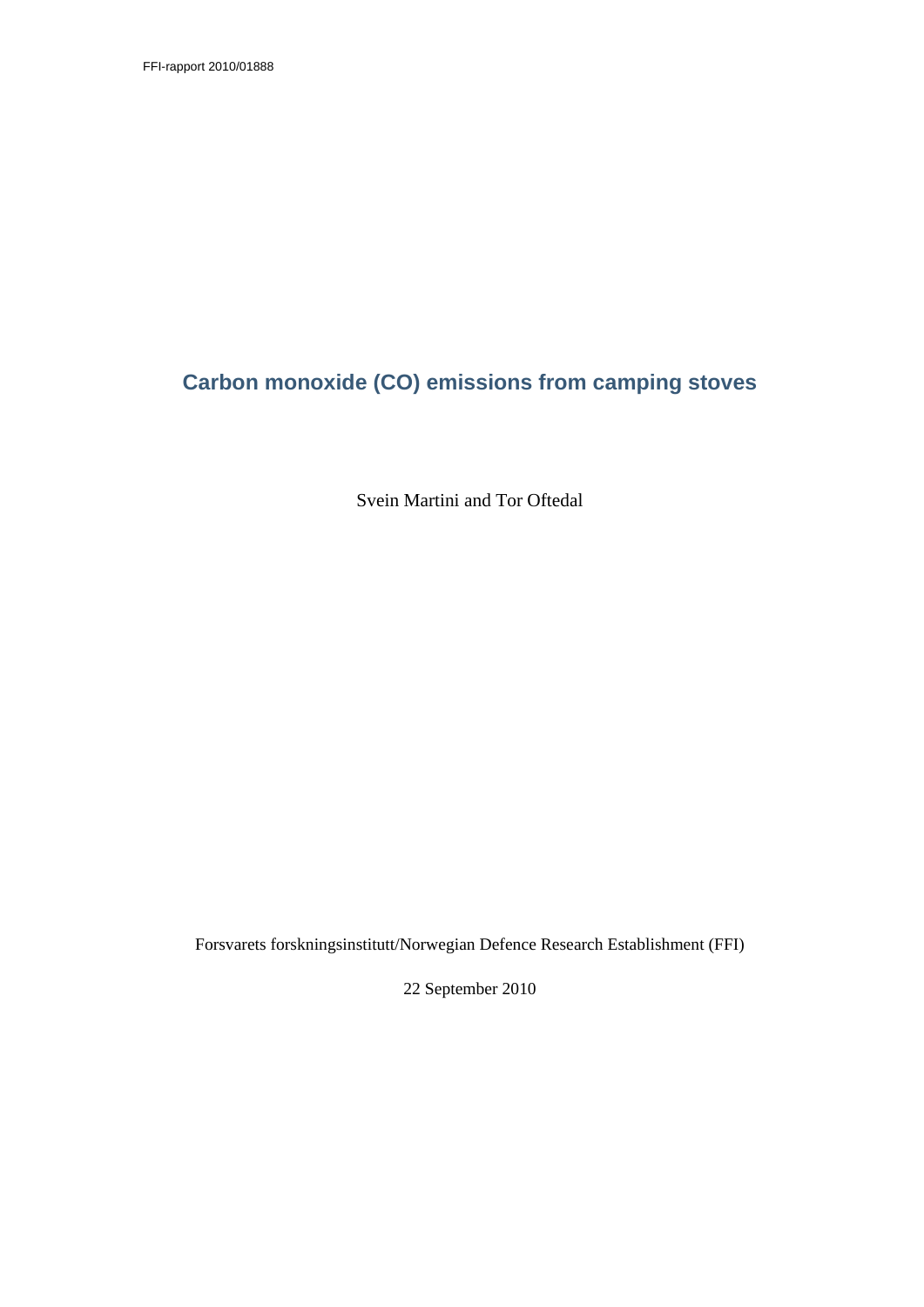FFI-rapport 2010/01888

1163

P: ISBN 978-82-464-1810-0 E: ISBN 978-82-464-1811-7

# **Keywords**

Karbonmonoksyd

Kokeapparat

# **Approved by**

Jan Ivar Botnan Director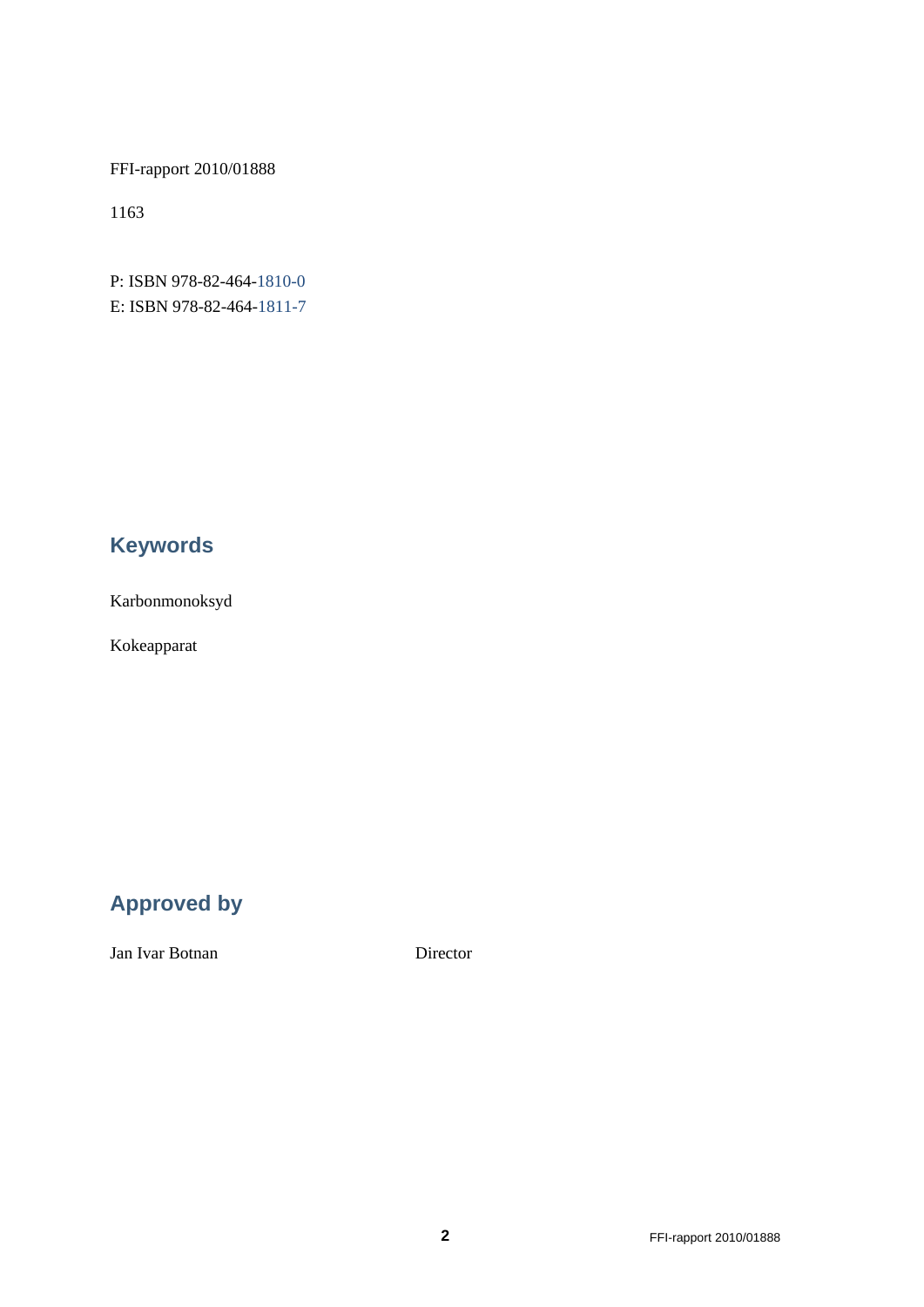# **English summary**

Small commercially available camping stoves of four different brands (Optimus, MSR, Coleman and Sigg) were examined for carbon monoxide emission. Without a pot placed onto the stove the carbon monoxide production is very small (below 5 ml per min) which hardly represent any danger. The carbon monoxide production increased significantly for all the four brands (range from 20 to 140 ml CO per min) when the stoves were used for cooking i.e. when a pot of water was placed on the stove. This may represent a danger if the stoves are used within an enclosed area without adequate ventilation (e.g. in a tent). Our measurements give reason to warn especially against the brand Coleman.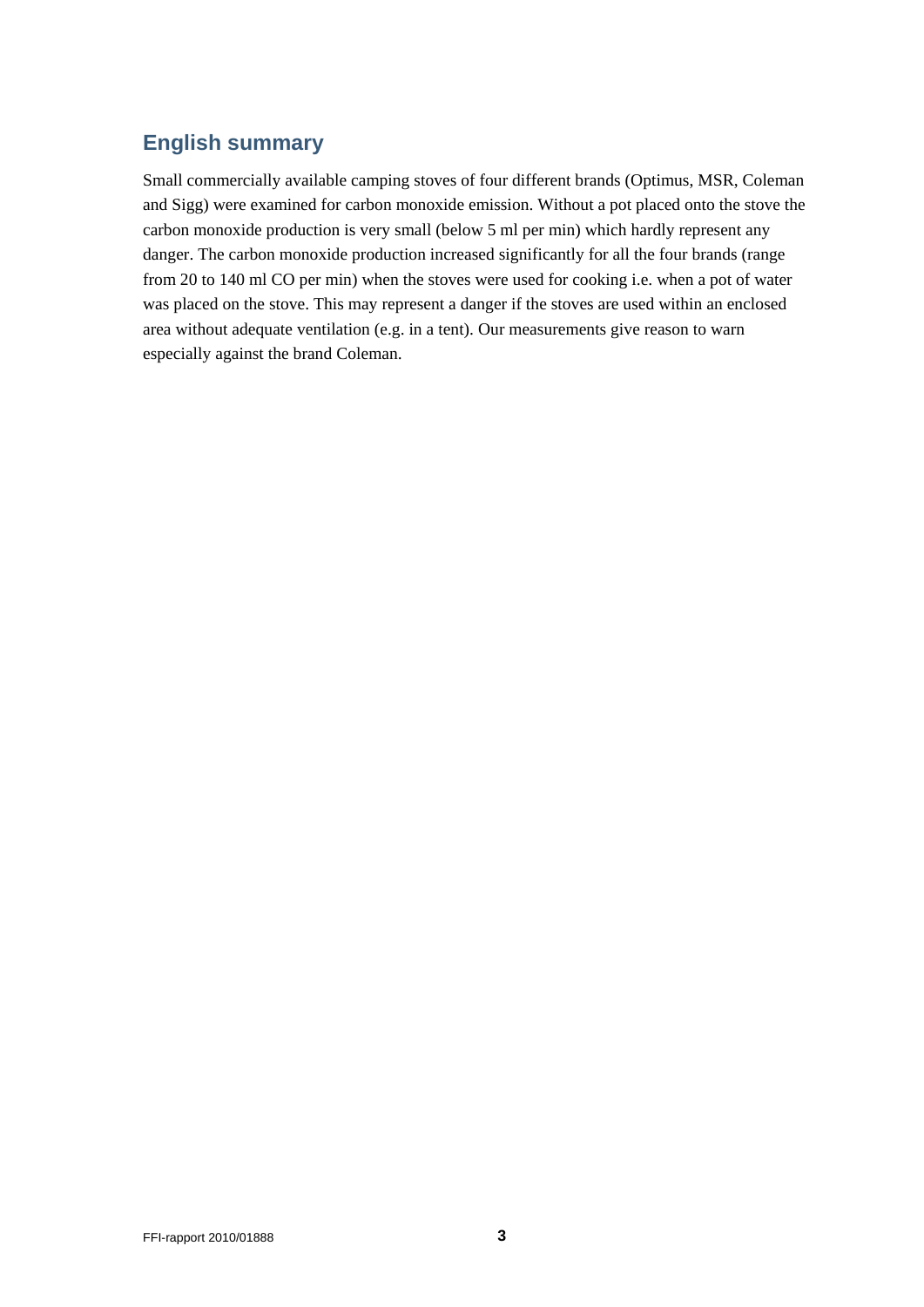# **Sammendrag**

Små kommersielt tilgjengelige kokeapparat for friluftsliv fra fire produsenter (Optimus, MSR, Coleman, Sigg) er undersøkt vedrørende karbonmonoksyd (kullos) produksjon. Uten kjele på kokeapparatet er produksjonen av kullos svært lav (under 5 ml per min) og vil i mindre grad representere en fare. Produksjonen av kullos øker imidlertid betydelig for alle fire merkene når kokeapparatene benyttes til koking ved for eksempel at en kjele med vann plasseres på kokeapparatet (i området fra 20 til 140 ml CO per min). Dette kan representere en fare for kullosforgiftning dersom kokeapparatet benyttes i et "avlukke" med mindre ventilasjon enn i friluft, for eksempel i et telt. Våre målinger gir grunn til spesielt å advare mot kokeapparat av merket Coleman.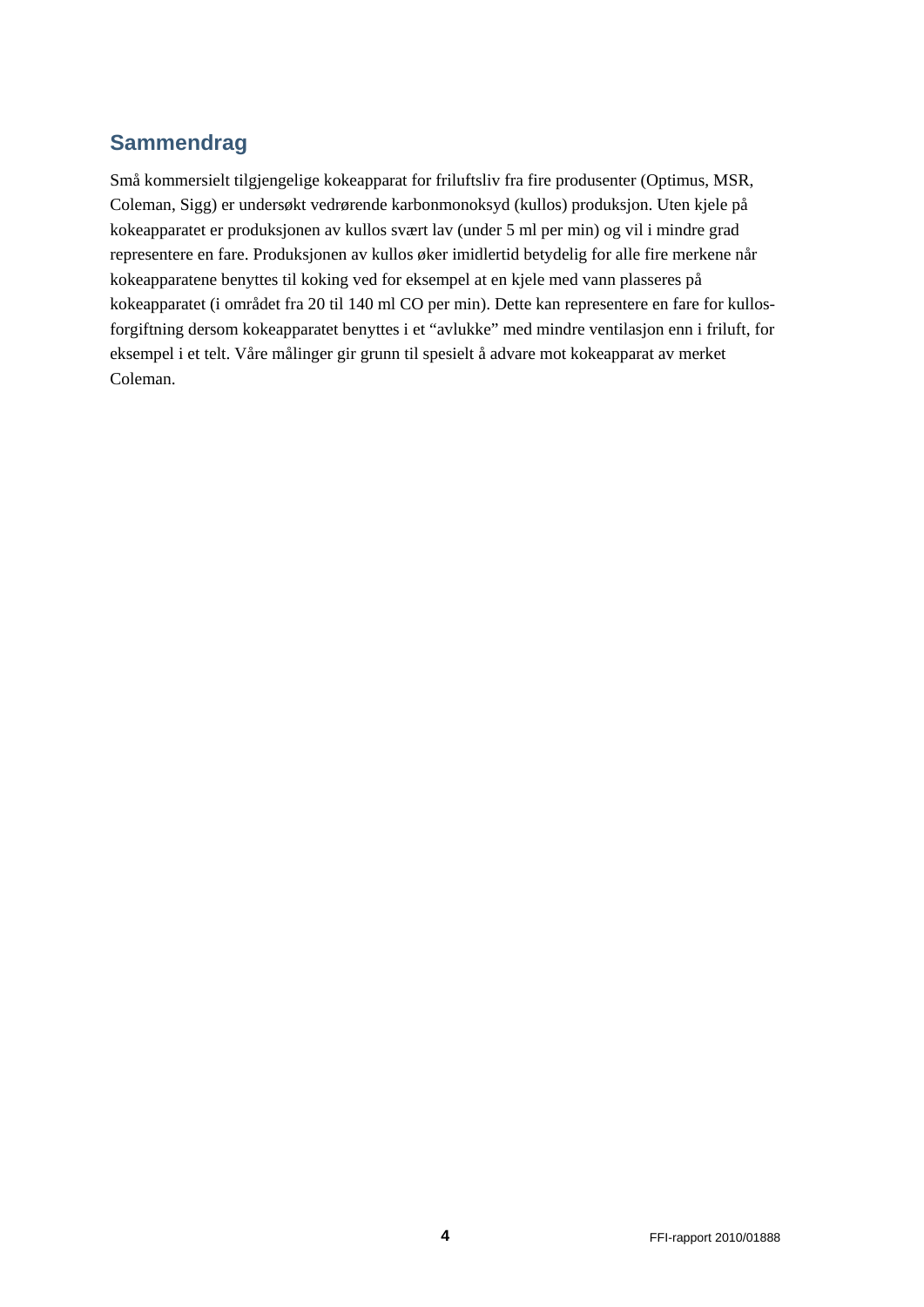# **Contents**

|                | <b>Preface</b>                                                            | 6                 |
|----------------|---------------------------------------------------------------------------|-------------------|
| 1              | <b>Introduction</b>                                                       | 7                 |
| $\overline{2}$ | The gas carbon monoxide (CO)                                              | 8                 |
| 3              | <b>Carbon monoxide (CO) emissions from camping stoves</b>                 | 9                 |
| 3.1            | Measurements carried out with and without a pot                           | 10                |
| 3.2            | Measurements carried out by two research institutes                       | 11                |
| 3.3            | Significance of power level for production of carbon monoxide in the four |                   |
|                | brands                                                                    | $12 \overline{ }$ |
| 3.3.1          | Optimus camping stoves                                                    | 12                |
| 3.3.2          | MSR camping stoves                                                        | 13                |
| 3.3.3          | Coleman camping stoves                                                    | 13                |
| 3.3.4          | Sigg camping stoves                                                       | 14                |
| 4              | Assessment of risk of carbon monoxide poisoning                           | 15                |
| 4.1            | Information provided by the manufacturer/importer about carbon monoxide   | 16                |
| 4.2            | Use of camping stoves in tents                                            | 16                |
| 4.3            | Camping stoves at low power levels                                        | 18                |
| 5              | <b>Conclusion</b>                                                         | 18                |
|                | <b>References</b>                                                         | 19                |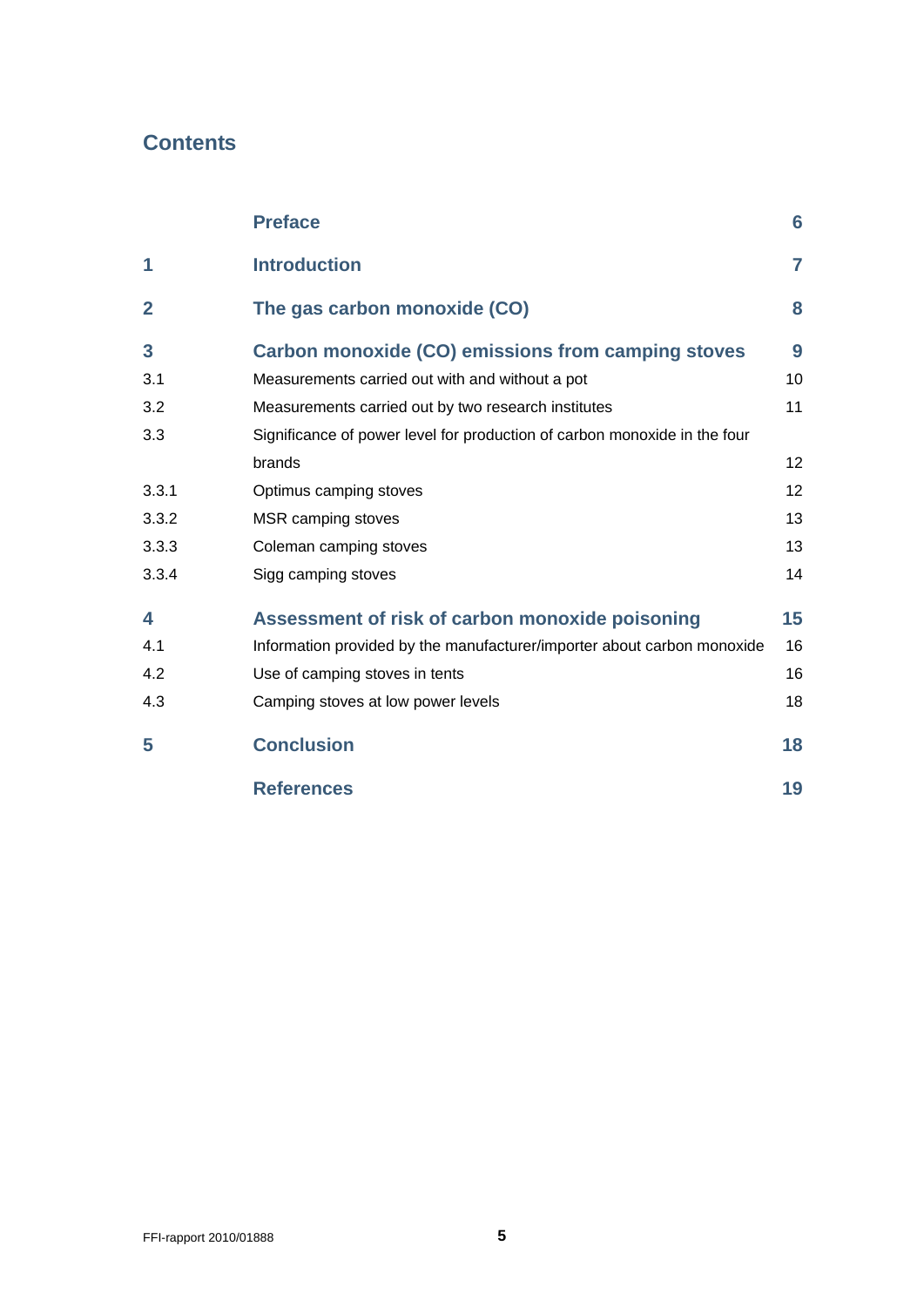# <span id="page-5-0"></span>**Preface**

This report is based on a Norwegian report, which has been published by Norwegian Defence Research Establishment (FFI) in 1997 (1). All the camping stoves tested in this report were purchased from stores in Oslo and Lillestrøm (Norway) in 1996-97. However, the camping stove Optimus 111 was delivered form the Norwegian Defence in the same period. The measurements used in this report have also been done in the same period. Most of the tests are done by FFI, but some have been done by SINTEF in Trondheim (2).

Mrs. Jennifer C. Chisholm-Høibråten has translated the report from Norwegian to English.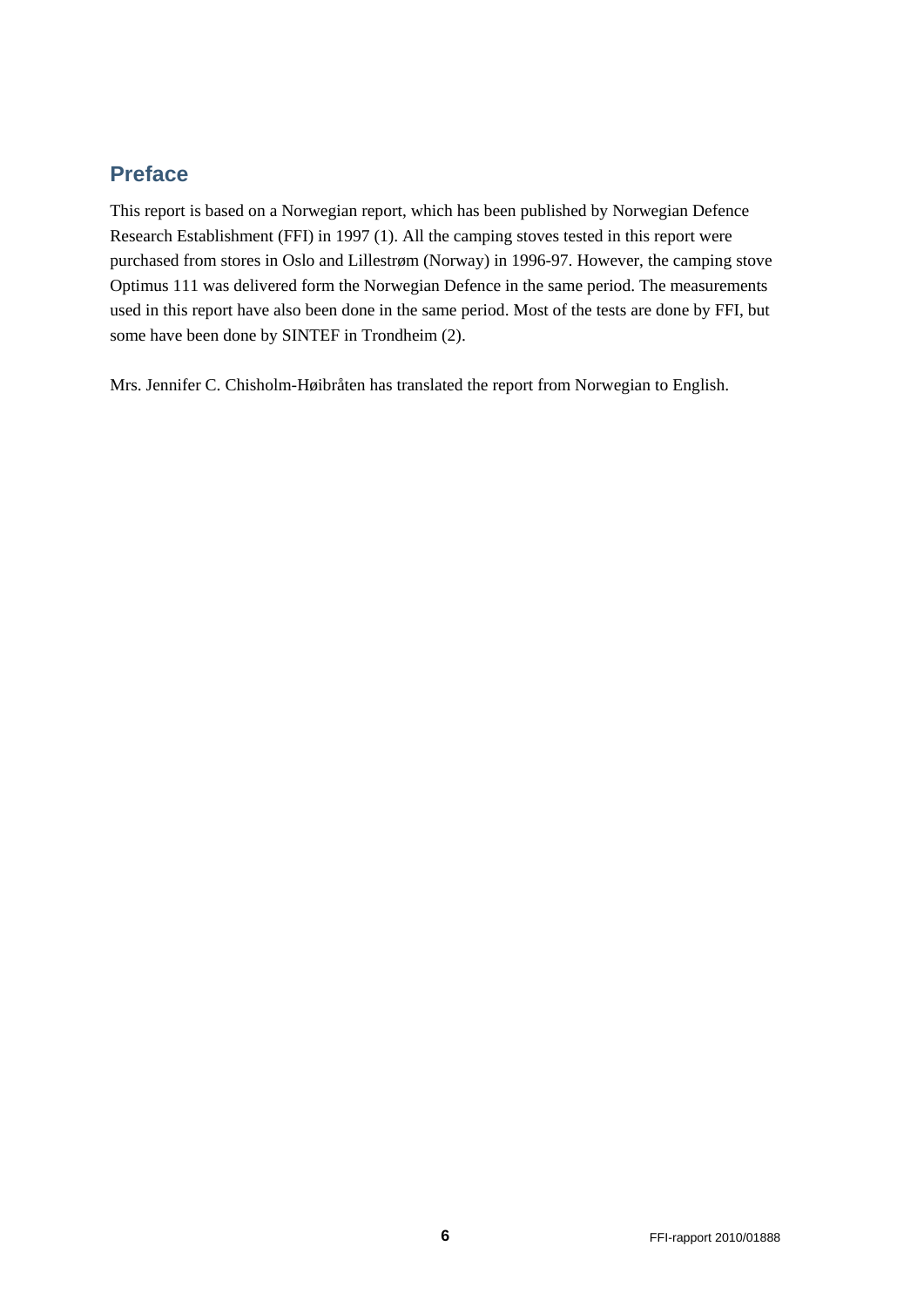## <span id="page-6-0"></span>**1 Introduction**

The Norwegian Armed Forces utilise a large number of small Primus camping stoves (Optimus 111) to heat small cotton tents (3-6 person) and for the preparation of food and drink. There has been very little study of harmful emissions from such camping stoves. However, the camping stoves utilised by the Armed Forces have been tried out over a long period of time without any reports of problems involving harmful emissions.

With the continual introduction to the civilian market of new models of camping stoves for outdoor life, and as more and more of these gain entry to the Norwegian outdoor life milieu, there is an increasing possibility that these civilian camping stoves will be used in the Armed Forces. Even with the Armed Forces' restrictive attitude with regards to permitting the use of civilian equipment, the possibility that civilian camping stoves may be used in the field cannot be excluded. These might be camping stoves that were never intended to be utilised in the manner that the Armed Forces makes use of its camping stoves today.

Another aspect is that personnel from other NATO countries who are training in Norway bring along their own equipment, including their own camping stoves. These forces are often in contact with Norwegian soldiers and in some instances, the visiting forces are instructed or supervised by Norwegian military personnel, especially in connection with tackling Norwegian winter conditions. The possibility that Norwegian practices when using the Norwegian Armed Forces Primus camping stoves, will be followed by other countries and influence the way they use their own camping stoves. However, the equipment used by other countries may not have been used in this manner before. The Optimus Primus camping stove comes to mind, which in the Norwegian Army is used for cooking and heating inside small tents. These are uses that could be dangerous when other kinds of camping stoves are used in a similar manner.

With this background in mind, the Norwegian Defence Research Establishment (FFI) has detected a need to study emissions from the most commonly used civilian camping stoves. Of the gas emissions that these stoves give off, carbon monoxide (CO) represents the greatest danger. Our study therefore concentrates exclusively on this extremely poisonous gas that is both odourless and without flavour.

Since the results of this study could affect commercial interests, we have endeavoured to have our measurements checked against independently carried out measurements. Hence FFI commissioned the Division of Thermal Energy and Hydroelectric Power at SINTEF Energy to carry out independent measurements of the emissions. This report reproduces both the SINTEF measurements as well as our own so that consistency in the results of the measurements may be judged.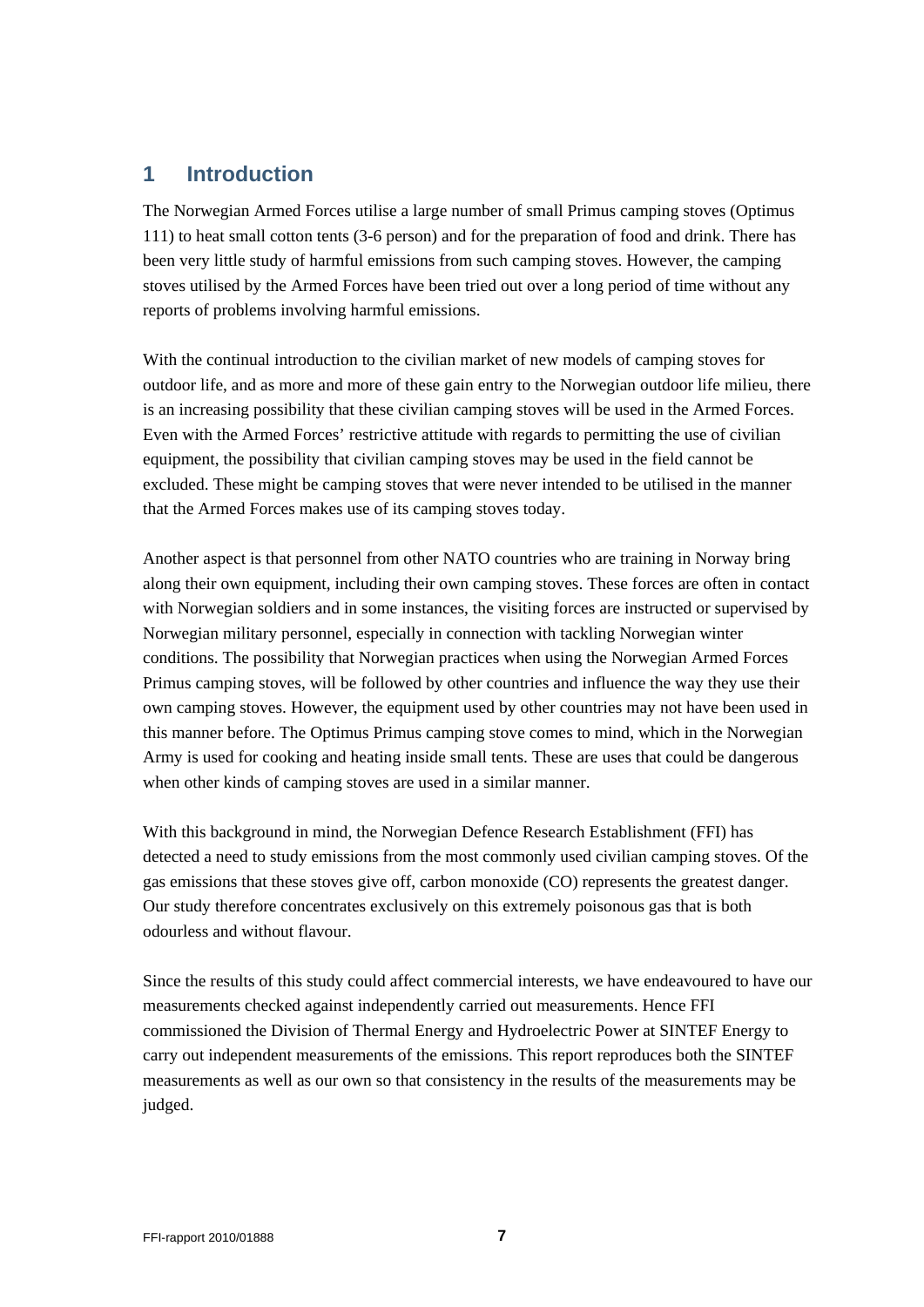## <span id="page-7-0"></span>**2 The gas carbon monoxide (CO)**

Carbon monoxide is created along with carbon dioxide  $(CO<sub>2</sub>)$  during the combustion of all organic material and hydrocarbons such as petroleum, paraffin and heptane. As a rule, the generation of carbon monoxide is extremely small, but in the event of incomplete combustion where the availability of oxygen is limited, the generation of carbon monoxide will increase dramatically.

Carbon monoxide is an extremely poisonous gas that has led to numerous deaths. The toxicity of the gas is caused by carbon monoxide molecules that attaches themselves to the haemoglobin in the blood and displaces the oxygen due to an affinity that is over 200 times greater. Because of this high affinity, even a concentration of 0.4 mm Hg, that is to say about 500 ppm (parts per million) in the lungs would lead to a progressive binding of CO to the haemoglobin (Ganong 2005) (3). When 70 to 80% of the blood's haemoglobin is bonded to CO, death will ensue. This occurs not only as a result of the dramatic reduction of the blood's capacity to transport oxygen in such a case, but also because the carbon monoxide reduces the haemoglobin's ability to release oxygen in the cellular tissue, that is the oxygen that already exists in the blood.



Figure 2.1 Human reaction to carbon monoxide (CO) is determined by the relative amount of haemoglobin that is bonded to CO. The haemoglobin's uptake of CO in the blood in turn depends on the concentration (given in ppm over the 8 curves in the diagram), the duration of exposure, and the work load. Data furnished by Dräger Information, *21 Ausgabe.*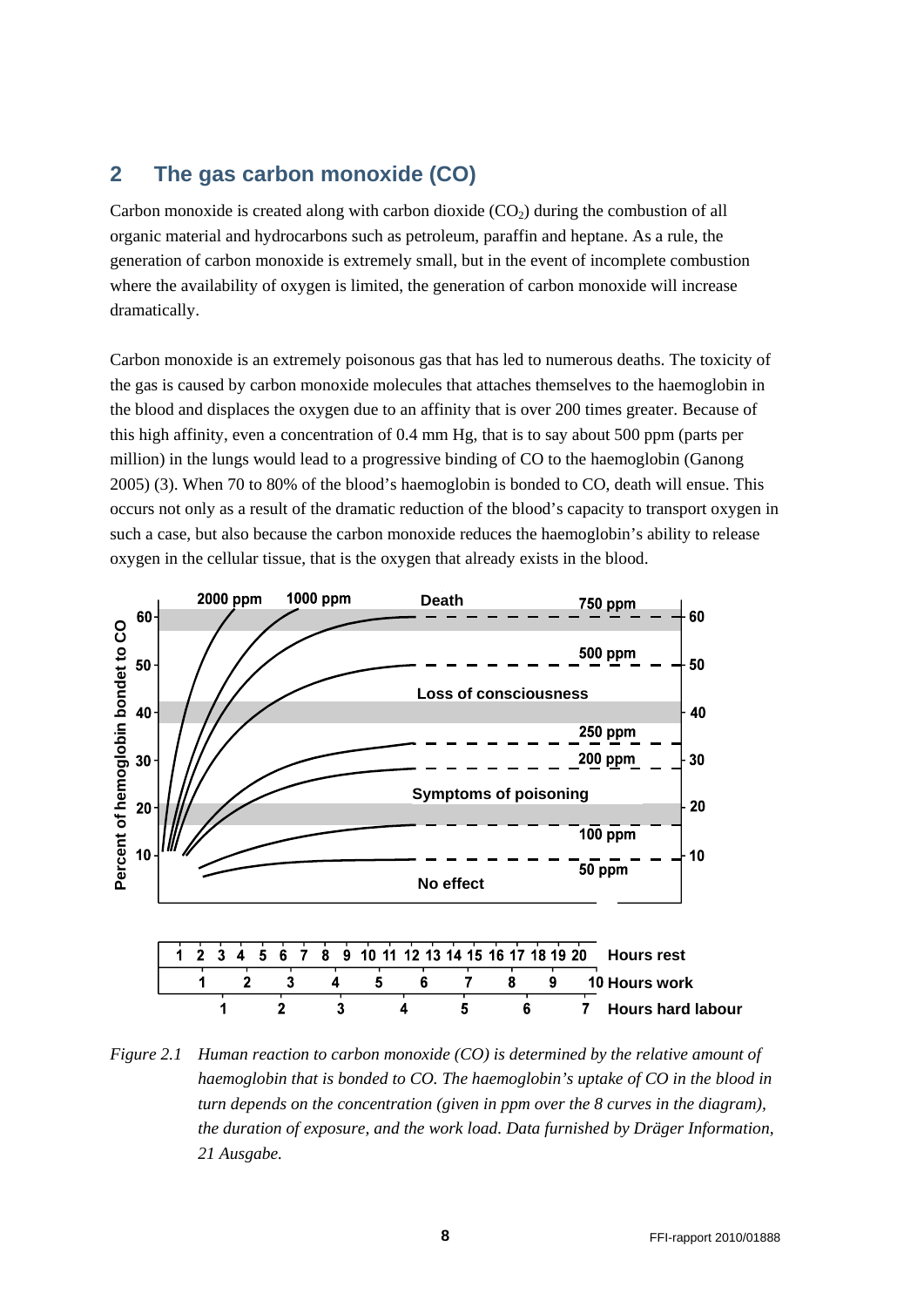The uptake of CO however depends on the concentration, duration of the exposure and the person's lung ventilation, that is, the work load of the particular individual during the time of exposure. Figure 2.1 illustrates this connection and shows the conditions in which loss of consciousness and symptoms of poisoning will occur.

A visible symptom of carbon monoxide poisoning is that the skins under the nails and on the mucous membranes become cherry red in colour. This is due to a change of colour in the haemoglobin when it binds to the CO in the blood. It is only when the degree of poisoning is very serious that this colour change becomes visible.

Other symptoms of carbon monoxide poisoning are of the same character as oxygen deficiency (hypoxia), that is to say headaches and a feeling of nausea. However, the breathing apparatus is little stimulated by a lack of oxygen owing to CO poisoning. The reason for this is that the blood's partial pressure for oxygen in the arteries remains normal whereby the chemoreceptors in the carotid and aortic body are not stimulated.

The few and weak symptoms of carbon monoxide poisoning combined with the fact that carbon monoxide gas is odourless and has neither colour or flavour, mean that the gas is difficult to detect and is thereby extremely dangerous.

## <span id="page-8-0"></span>**3 Carbon monoxide (CO) emissions from camping stoves**

Experiments were carried out on four different brands of camping stove that operated on the pressure burner principle. The idea of this principle is that the fuel is put under pressure in a tank equipped with a manual pumping system. In this way, fuel in the form of gas is well mixed with air. This mixing takes place when the fuel is pressed through an opening in a nozzle by means of an overpressure of about 1 bar. The result is a fairly clean combustion while simultaneously achieving a high effect. The pressure-burner apparatuses are constructed such that either paraffin or a gasoline-like fuel may be used. Some apparatuses can utilise both types of fuel, in which case the nozzle should be changed or other changes made prior to using the different fuel. These "multi-fuel" apparatuses are often primarily constructed for one of the fuel types. The camping stoves presented here in which both fuel types can be used, are primarily constructed for fuels having qualities similar to gasoline. Heptane is an example of such a fuel and is one of the fuels used in our experiments. In the remaining experiments involving pressure burners, we have used paraffin.

Most of the measurements were made at FFI. The measurements carried out at SINTEF utilised approximately the same method as FFI. A more detailed description of the SINTEF method and results may be found in the SINTEF report by Karlsvik (1997) (2).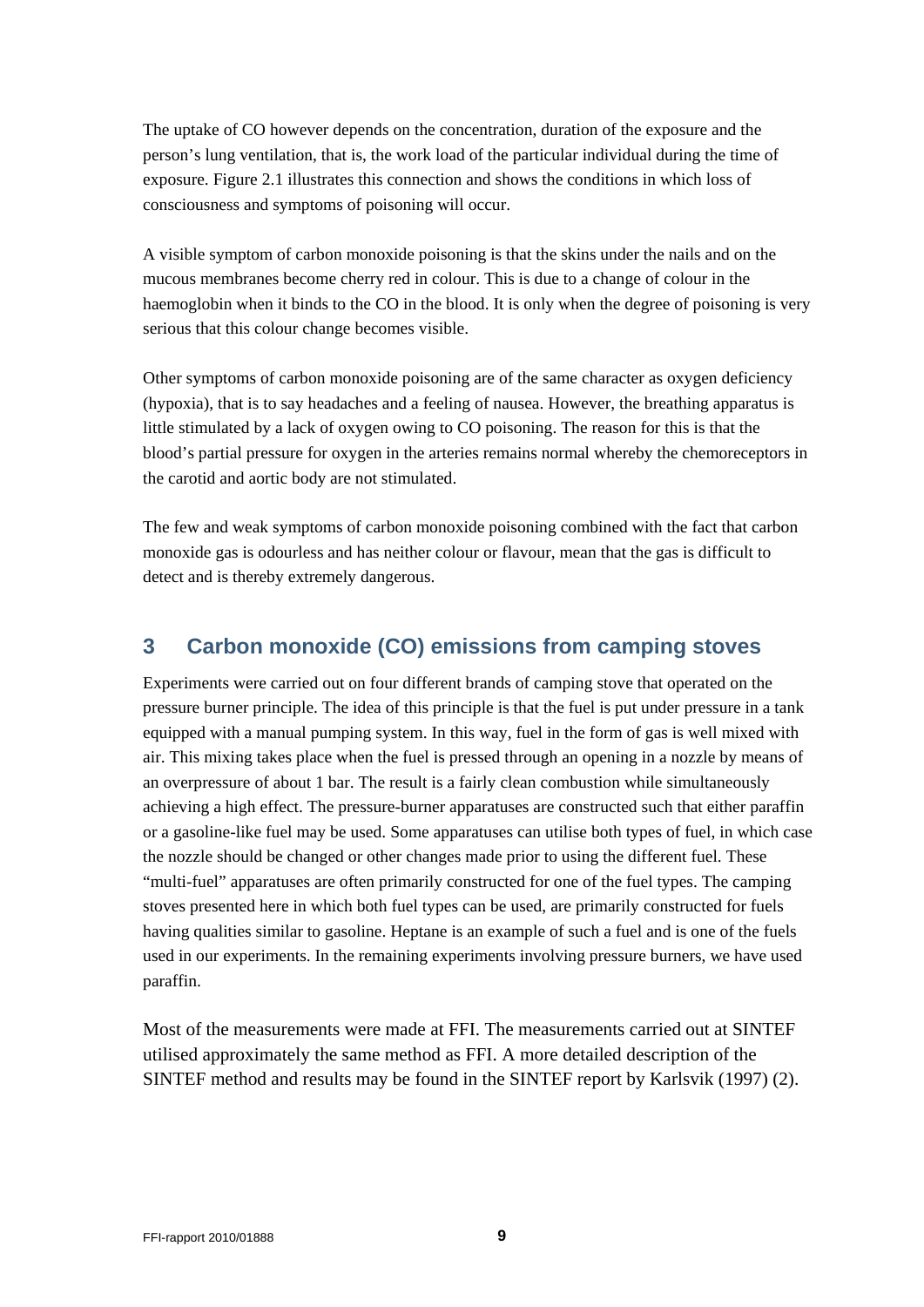### <span id="page-9-0"></span>**3.1 Measurements carried out with and without a pot**

The experiments used camping stoves made by four different manufacturers (Optimus, MSR, Coleman and Sigg). The measurements showed that when the camping stove is standing and burning without any pot over the flame, the emission of CO will be quite small. With a pot however, a marked increase in the camping stove's emission of CO may be observed. The reason for this is that the flame cools upon meeting a surface, in this case the bottom of a cold pot, and the chemical processes are altered. The result is an increased production of CO.

Figure 3.1 illustrates this state. Without the pot, the development of carbon monoxide from all four models of camping stove was quite low – less than 5 ml a minute. With a pot however, the development of carbon monoxide increased dramatically, and with the Coleman brand, it increased by a factor of 200. In the ensuing discussion, only experiments in which the cooker is used with a pot will be presented.



*Figure 3.1 Formation of carbon monoxide (CO) for four different cookers, both with and without a pot. The average value with its associated standard deviation is shown. The Norwegian Defence Research Establishment carried out two to five measurements on each of the brands at a power level of 2.0*  $\pm$  *0.6 kW (average value with standard deviation). The four different brands of camping stoves represented in the tests are, starting from the left, Optimus, MSR, Coleman and Sigg. The Optimus model only utilises paraffin for fuel.*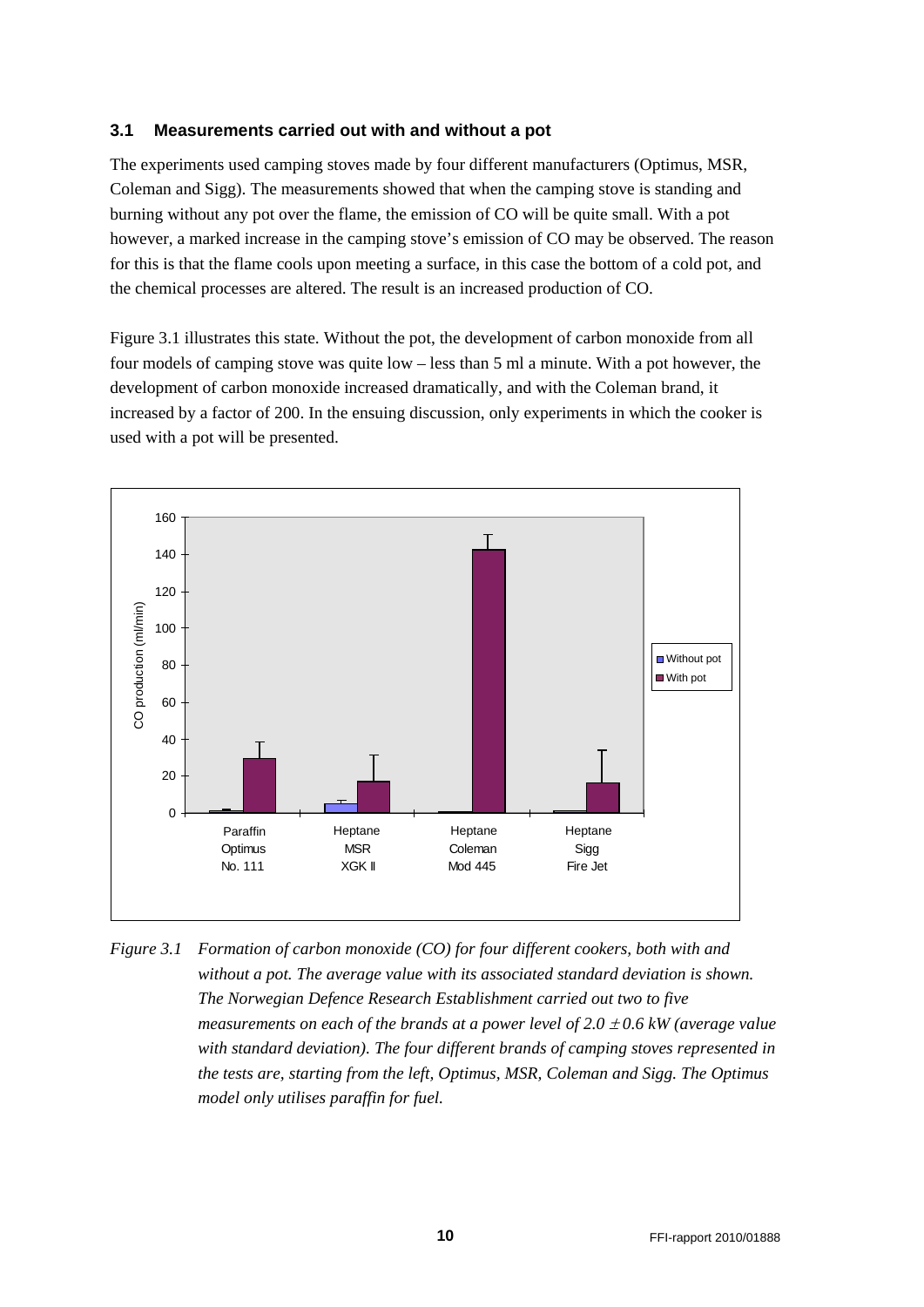#### <span id="page-10-0"></span>**3.2 Measurements carried out by two research institutes**

Measurements of emissions were carried out by both FFI and SINTEF in which the same models of camping stove were used. The comparative results of the two research institutes when carrying out experiments on the four brands of camping stoves *with* the use of a pot are shown in Figure 3.2. The measurements show excellent agreement between the results from the two research institutes SINTEF and FFI.



Figure 3.2 Formation of carbon monoxide (CO) for four different camping stoves using a pot. *The average value with its associated standard deviation is shown. The measurements were made by SINTEF Energy and the Norwegian Defence Research*  Establishment (FFI), who carried out four to five measurements, and two to five *measurements respectively at a power level of 2.3*  $\pm$  *0.7 and 2.0*  $\pm$  *0.6 kW* respectively (average value with standard deviation). The four different camping stoves represented are from the left Optimus, MSR, Coleman and Sigg. The Optimus *models can only use paraffin for fuel.*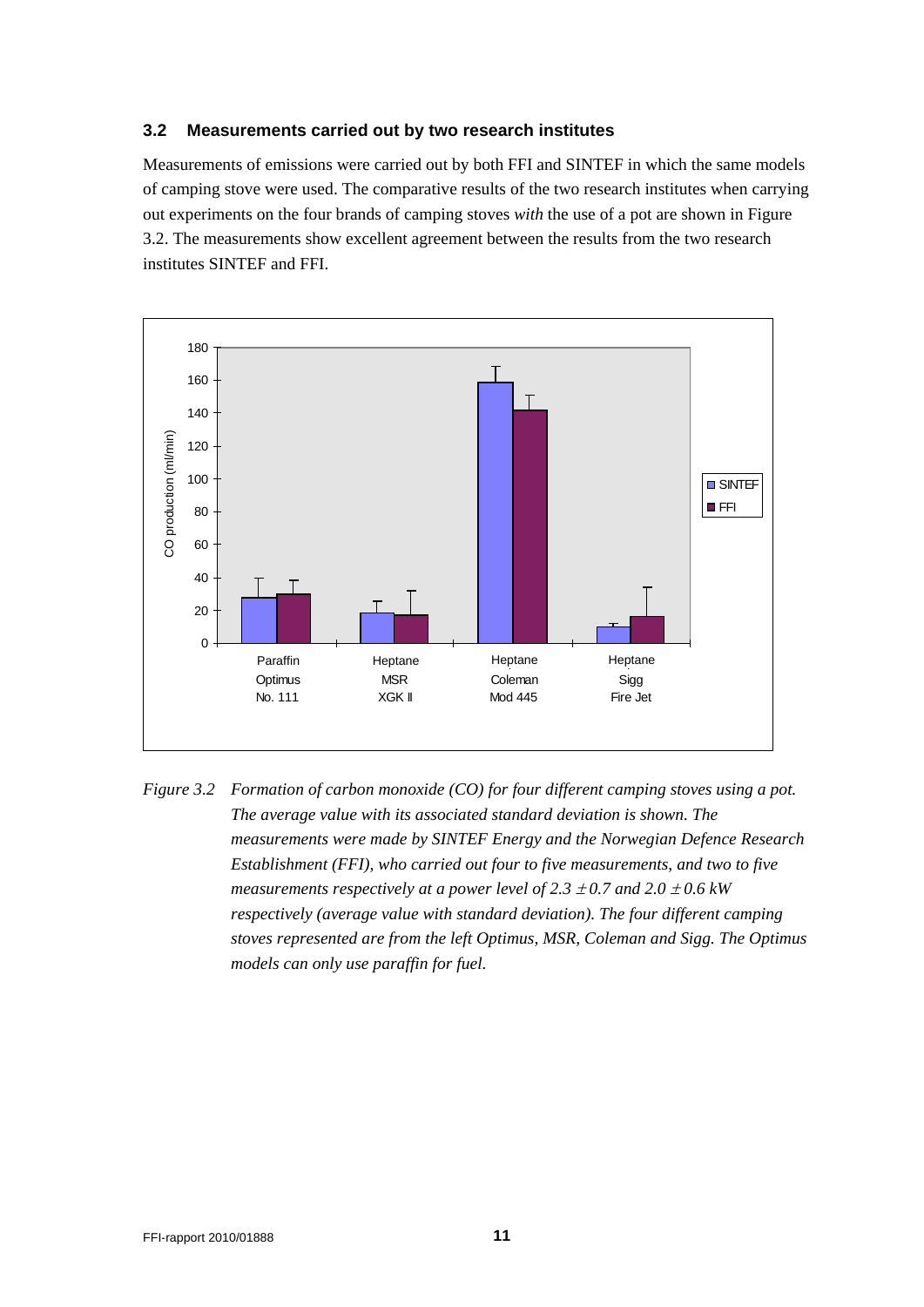## <span id="page-11-0"></span>**3.3 Significance of power level for production of carbon monoxide in the four brands**

## <span id="page-11-1"></span>3.3.1 Optimus camping stoves

Forty six experiments were carried out on 11 different camping stoves of the Optimus brand. Most of these experiments (35) were carried out on the Optimus 11 model which is the type used in the Norwegian Armed Forces, but the "Optimus Explorer", "Optimus 111C Hiker" and "Optimus Ranger" were also examined.



Figure 3.3 Formation of carbon monoxide at four different power spans for Optimus brand *camping stoves using a pot. The average value with associated standard deviation and the number of experiments (n) are shown. Measurements carried out by SINTEF Energy (n=12) and the Norwegian Defence Research Establishment (FFI) (n=34).*

Figure 3.3 shows that the production of carbon monoxide is relatively low when the cooker is burning at low power levels, but increases when the power increases. However, power levels over 3 kW can be difficult to achieve. The maximum effect depends on the pressure in the fuel tank which is increased by a hand pump, and there are limits for how much the pressure in the tank can be increased with this pump. Experiments at power levels over 3 kW, reproduced here, were carried out with pressure from a compressed air system connected to the fuel tank.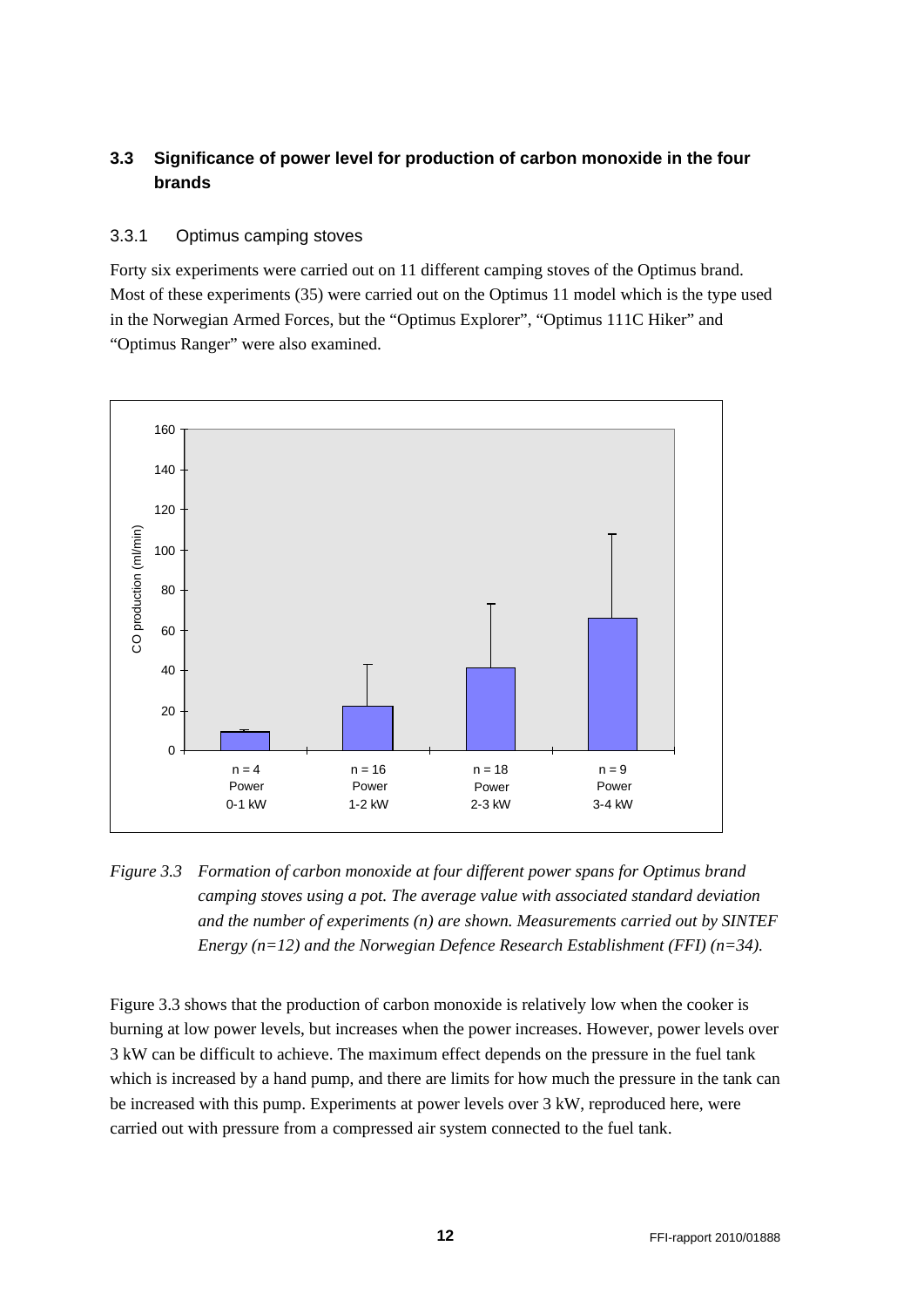### <span id="page-12-0"></span>3.3.2 MSR camping stoves

Twenty two experiments were carried out on five camping stoves representing the MSR brand. The experiments were spread between the two models "XGK II" and "Wisperlite 600" with 14 and 8 experiments respectively.



*Figure 3.4 Formation of carbon monoxide (CO) at four different power spans for MSR camping*  stoves using a pot. The average value with associated standard deviation and the *number of experiments (n) are shown. Measurements carried out by SINTEF Energy (n=10) and the Norwegian Defence Research Establishment (n=12).* 

Figure 3.4 shows that the production of carbon monoxide is relatively low in this model, even at power levels up to 3 kW. At power levels above this value however, there is some increase in the production of carbon monoxide, but these are relatively unrealistic values for the same reasons mentioned in point 3.3.1.

## <span id="page-12-1"></span>3.3.3 Coleman camping stoves

Thirty six experiments were carried out on six different camping stoves of the Coleman brand. The experiments were spread out between three models "Mod.445-Apex II", "Mod. 442-Feather" and "Mod.550-Multifuel" with 17, 16 and 3 experiments carried out on the models respectively.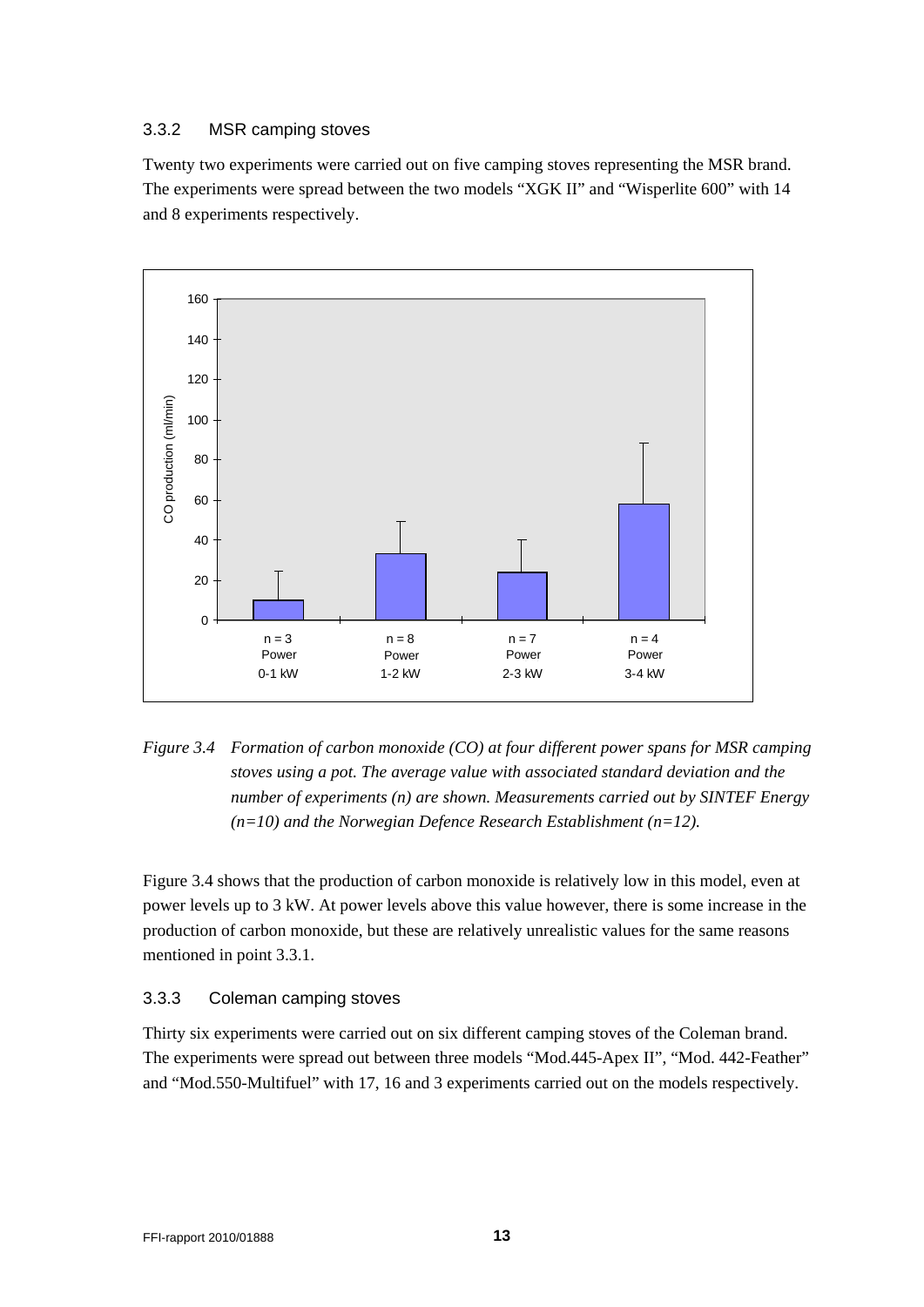

Figure 3.5 Formation of carbon monoxide (CO) at four different power spans for Coleman *camping stoves using a pot. The average value with associated standard deviation and the number of experiments (n) are shown. Measurements carried out by SINTEF Energy (n=8) and the Norwegian Defence Research Institute (n=28).* 

Figure 3.5 shows that the production of carbon monoxide is high at all power levels, including at low power. This tendency is not observed in the other brands, where the production of carbon monoxide diminishes with decreasing power levels.

## <span id="page-13-0"></span>3.3.4 Sigg camping stoves

Seven experiments were carried out on the "Fire Jet" camping stove manufactured by Sigg. Figure 3.6 shows low levels of carbon monoxide for this model. No experiments were carried out at power levels above 2 kW because the cooker is designed for a maximum power of 1.5 kW.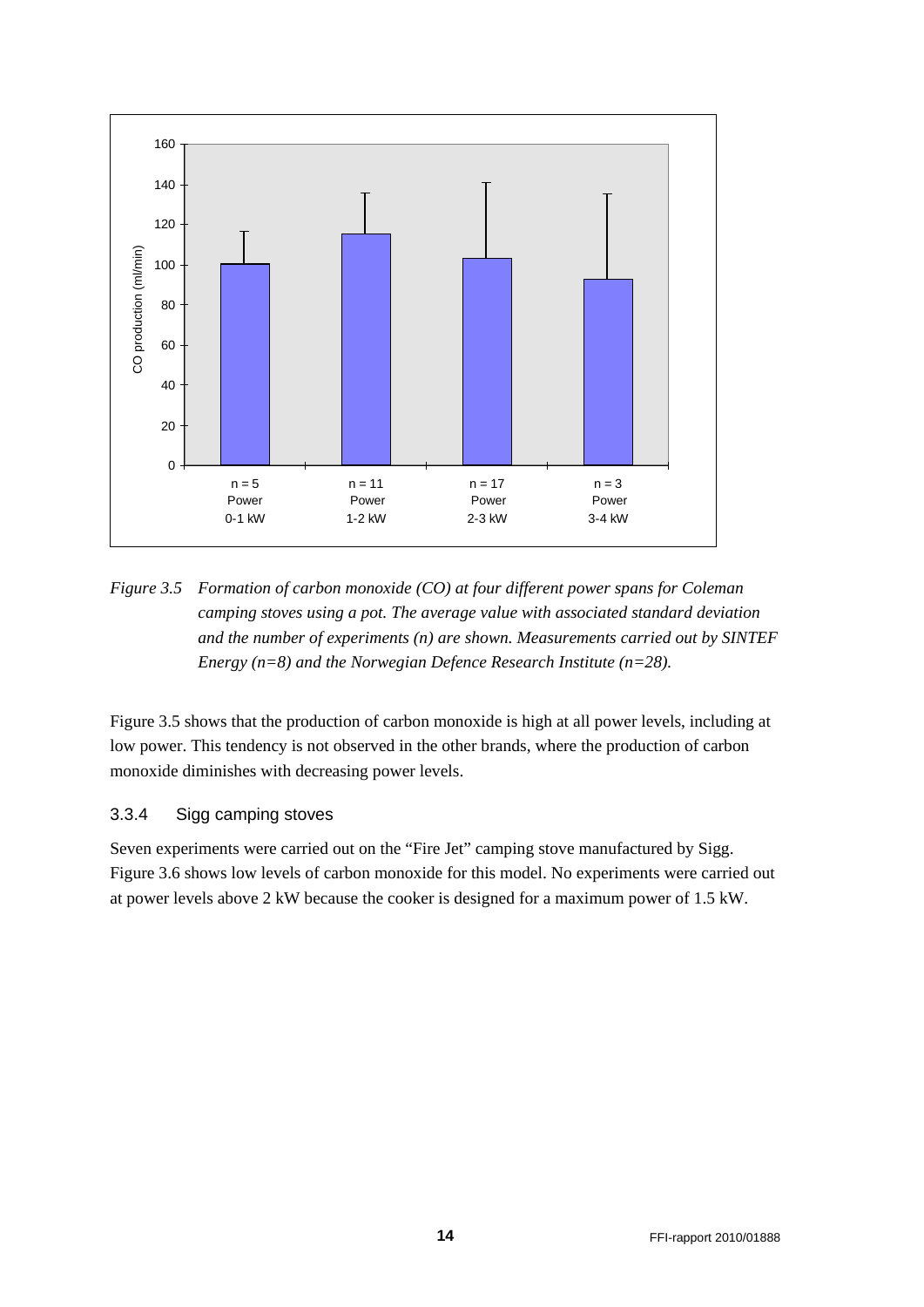

*Figure 3.6 Formation of carbon monoxide (CO) at two different power spans for the Sigg camping stove using a pot. The maximum power level for this design is 1.5 kW; therefore no values appear for the higher power levels. The average value with associated standard deviation and the number of experiments (n) are shown. Measurements carried out by SINTEF Energy (n=5) and the Norwegian Defence Research Establishment (n=2).*

# <span id="page-14-0"></span>**4 Assessment of risk of carbon monoxide poisoning**

Whether or not there is any danger of carbon monoxide poisoning for a person depends on the concentration the individual has been exposed to, the duration of time he or she has been exposed, and the work load the individual had at the time of exposure. This connection is illustrated in Figure 2.1.

With respect to the maximum limit for acute exposure, Wabeke (1996) (4) refers to a value of 1500 ppm, which is the recommended limit stated by the National Institute for Occupational Safety and Health in the United States. At such high concentrations of carbon monoxide, this agency considered that there was immediate danger to life and health.

In its directive "Administrative standards for atmospheric contamination of the workplace", The Norwegian Directorate of Labour Inspection set a limit for CO at 25 ppm (5). This is to say that the average concentration of CO in the course of an eight hour work day or shift is recommended to lie below 25 ppm. The directive states furthermore that short term exposure to the gas should not exceed 100 ppm. If there is a risk of this occurring, written instructions are to be developed for working in a CO atmosphere.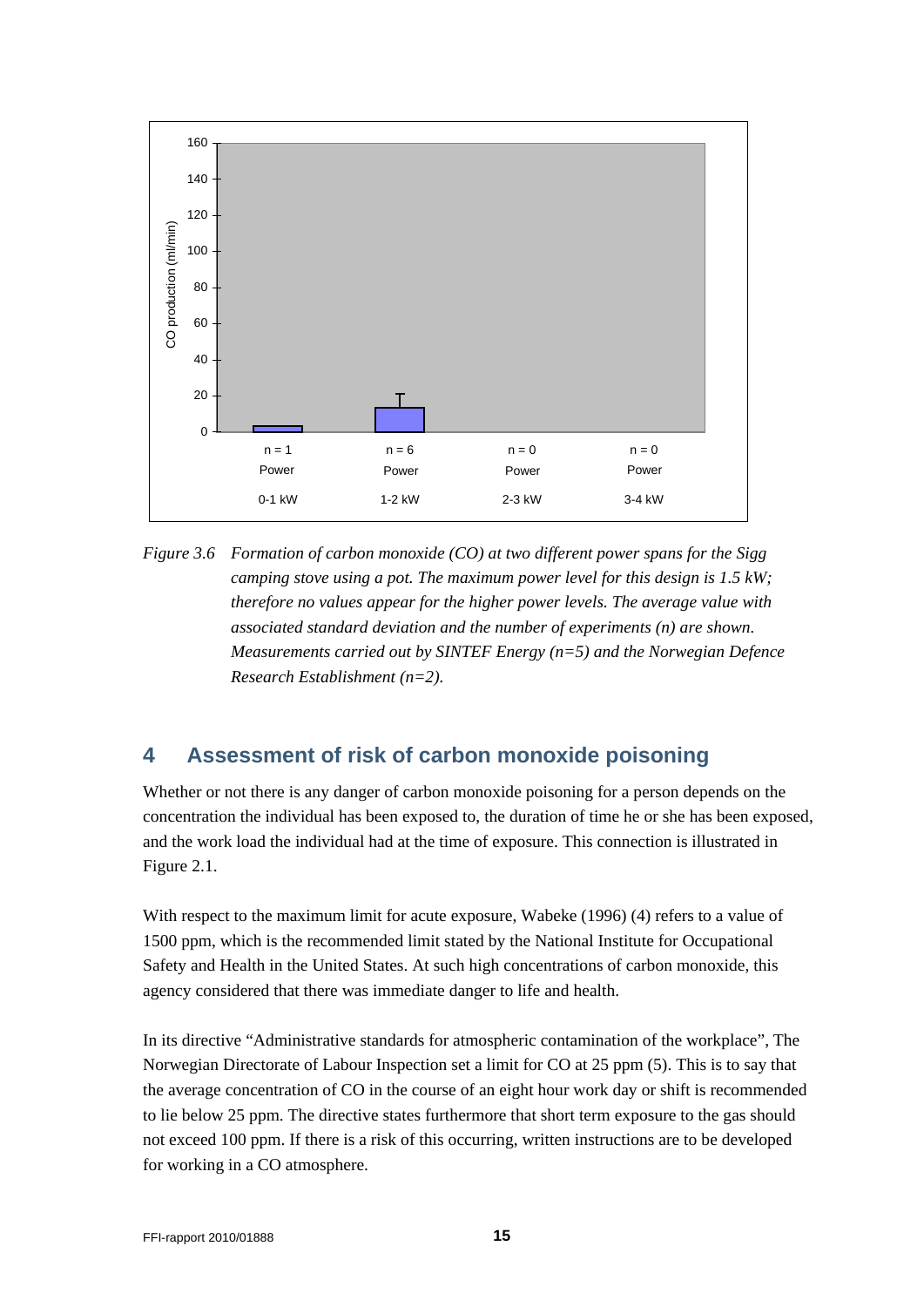### <span id="page-15-0"></span>**4.1 Information provided by the manufacturer/importer about carbon monoxide**

In the user's guide for Coleman camping stoves, it is stated in the safety instructions that the stove is "for outdoors use only", and furthermore that "the stove consumes air (oxygen) and should only be used in well ventilated places". The same user's guide also states that "Refuelling and lighting the stove should always be done outside (outside of the tent). The last sentence could however be interpreted to mean that the stove can nonetheless be used inside the tent so long as it is lit outside.

The user's guide for the MSR brand gives similar information: "Do not use stove without adequate ventilation. Liquid fuel stoves produce hazardous by-products of combustion and will consume available oxygen within an enclosed area." The gas carbon monoxide (CO) however is not mentioned in the user's guide in either of these two brands.

Under the heading "Safety" in the user's guide for the Optimus brand of camping stoves, the following is stated (although not until point 8): "Never use the camping stove indoors (i.e. inside a tent) in that open flame can cause fires and the risk of carbon monoxide."

This shows that the manufacturer has secured itself against the risk of carbon monoxide poisoning by informing the user that the stove must only be used outside. The question is whether more specific information could be provided about the risk of carbon monoxide. Furthermore, the wording is ambiguous in that it remains unclear whether the term "outdoors use" includes use in a tent or not, especially with respect to the user's guide for the Coleman brand of camping stoves.

## <span id="page-15-1"></span>**4.2 Use of camping stoves in tents**

In open air, the production of carbon monoxide from camping stoves will not be a problem. If the camping stove is used in a form of small room or booth where ventilation is limited, the concentration of carbon monoxide that a person nearby is exposed to, will increase. Therefore these camping stoves should not be used indoors. The user's guide for the different camping stoves also warns against this where it is pointed out that the camping stoves must be used outdoors. As mentioned earlier, it is unclear whether the term "outdoors" also comprises use of the stoves inside a tent, although some of the user's guides do indeed warn against use inside a tent. However it remains a fact that many of these camping stoves are used in tents, both for cooking and as a source of heat. The Norwegian Armed Forces have long used their Primus (Optimus) stoves as a means of heating tents without any reports of problems with emissions.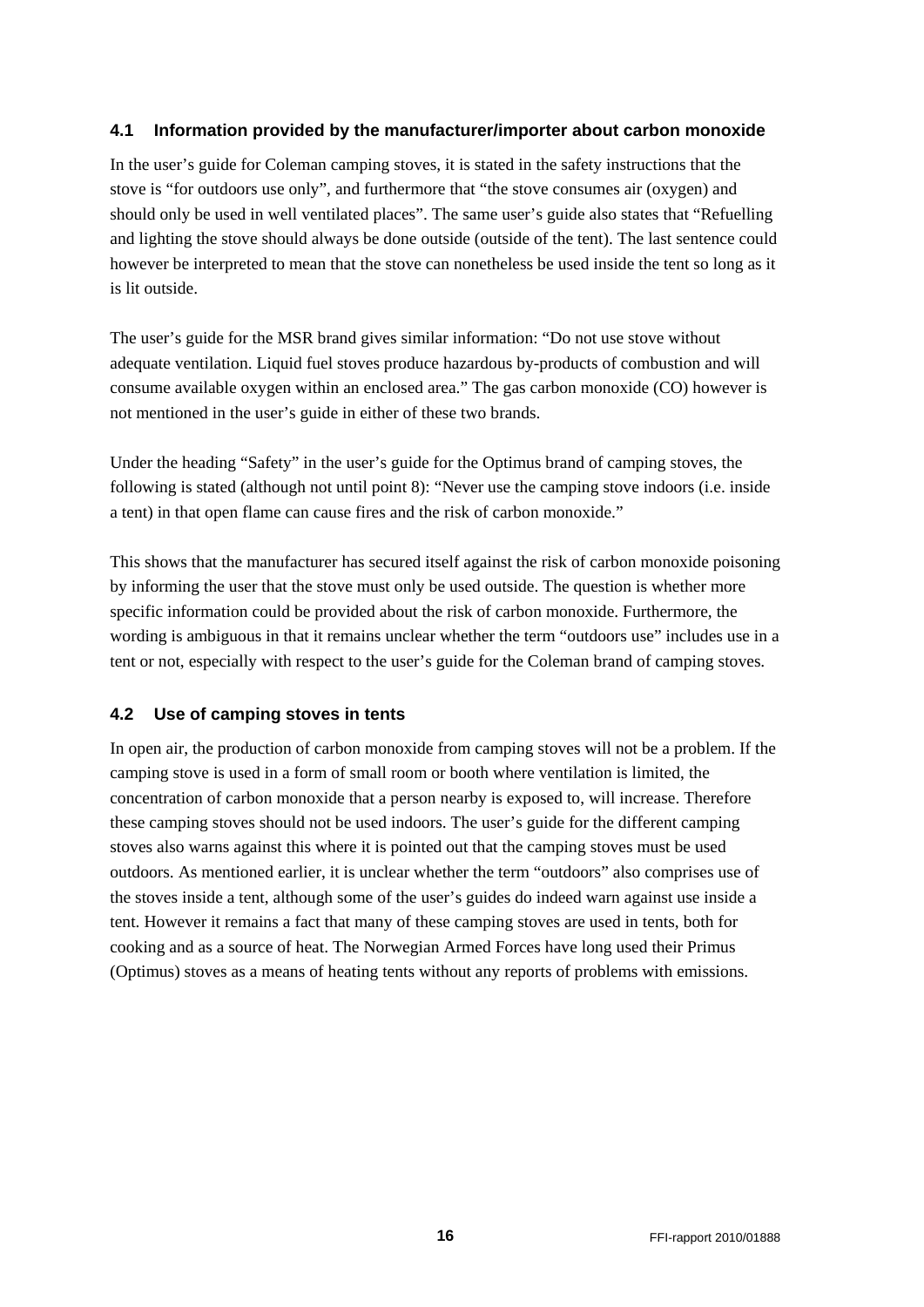

*Figure 4.1 Build-up and ventilation of carbon monoxide in tents during use of camping stoves with a pot. Tests 1, 2 and 3 were done outdoors at FFI, with the stoves shut off after 60, 70 and 100 minutes respectively. For this series of experiments, a model 445 Coleman camping stove was used at a power level of 1–2 kW.*

The concentration of carbon monoxide in a tent will depend upon the extent of ventilation and the amount of carbon monoxide emissions the camping stove gives off. In a tent, the degree of ventilation can vary a lot depending on the weather conditions, where and how the tent has been erected, the construction of the tent and which of the tent's ventilation possibilities are being used. Wind and precipitation will affect the ventilation, as for example when supercooled rain coats the outside of the tent like a form of ice armouring such that the tent becomes quite airtight. This will reduce the ventilation in the tent.

Three experiments were carried out outdoors at FFI in which a Coleman camping stove with a pot on top was put on to burn at a power of 1-2 kW inside a tent. An ordinary 3-person field tent with a waterproof outer layer of polyurethane-covered nylon was used. Figure 4.1 illustrates the increase in the concentration of carbon monoxide approximately 1 meter away from the stove in the closed tent. There was snow around the tent, very little wind  $(>\frac{3m}{s})$  and the temperature lay between  $-2$  to  $+4$  °C.

The high concentrations of carbon monoxide that were measured in these conditions give cause for concern. Furthermore, on the basis of simultaneous measurements of  $CO<sub>2</sub>$ , we can establish that the production of carbon monoxide increases after about 40 minutes. We do not know why this increase occurs, but it causes extra high concentrations of carbon monoxide inside the tent. In test 3, the power level of the camping stove dropped after about 60 minutes. This, however, did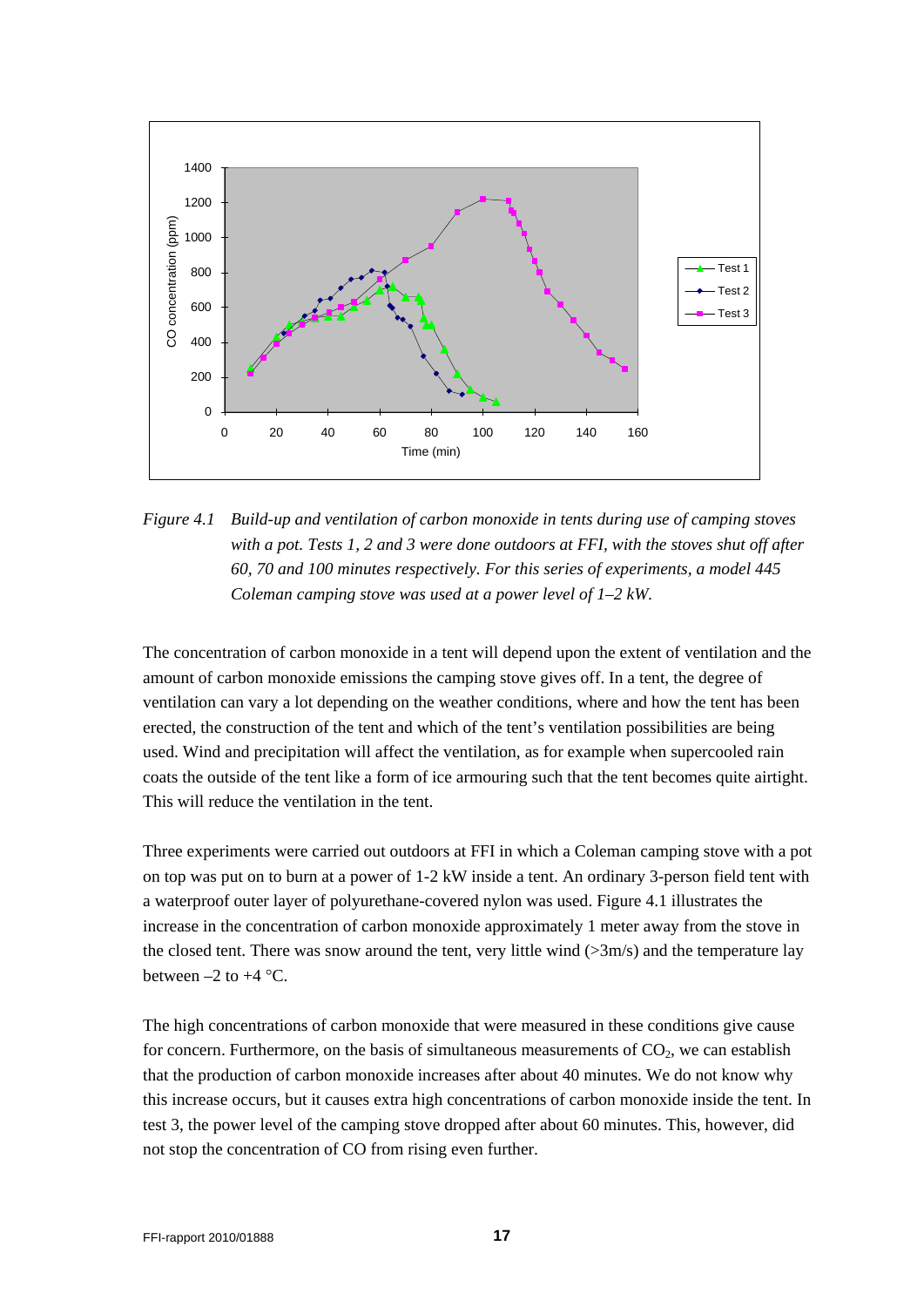It should be pointed out that in this particular case, the openings of the tent were closed, but the air vents were open. Besides, the camping stove was placed inside the inner tent and not in the outer tent which is usually used in such cases. Furthermore there was snow lying around the tent so that there were no openings between the outer tent and the ground. All of these factors combined with the weather conditions contributed to reducing ventilation in the tent. However, the experimental conditions are realistic.

### <span id="page-17-0"></span>**4.3 Camping stoves at low power levels**

It seems unlikely that the camping stoves under study here and that are used for hiking trips will be used at high power levels for longer periods of time. The reason for this is the difficulty of maintaining pressure in the tank. The pressure must be maintained by manually pumping up the tank frequently. Additionally, there is a great likelihood of the nozzle becoming sooty when the stove is kept burning for long periods of time. Furthermore, the contents of the pot will relatively quickly either begin to boil or else burn, which would seldom go unnoticed by anyone in the near vicinity. Therefore, the risk of these camping stoves being left to burn with a pot atop the burner for a long time at high power is relatively small.

If for example a camping stove is left unattended, the power will probably diminish as the pressure in the tank decreases. In this way, the camping stove could stay burning at a low power level for a long time before it is discovered. In view of this, it is worrying that Coleman brand camping stoves produce so much CO at low power levels.

# <span id="page-17-1"></span>**5 Conclusion**

If camping stoves are to be used exclusively for heating purposes i.e., that no items will be placed on the stove burner whereby the flame is cooled down, the emission of carbon monoxide will be very small. It is only when something is placed on the camping stove burner that the production of carbon monoxide will assume a level that must be taken into account. However, we cannot ignore the fact that there are also other conditions besides placing a cold cooking pot on top of the camping stove that can lead to a correspondingly large increase in the creation of carbon monoxide.

In open air, the production of carbon monoxide will not be a problem. On the other hand, carbon monoxide can become a problem in small enclosed areas with less ventilation than in the open air, as for example in a tent. For most of the camping stoves, it is stated that they should only be used outdoors, and in the case of certain individual models, it is warned not to use them inside, as for example in a tent. Our measurements give reason to warn against the use of camping stoves for cooking inside tents lacking good ventilation. It is particularly advised against cooking over longer periods of time. Consequently, the use of camping stoves inside tents for time consuming efforts such as ice and snow melting in large pots should be avoided.